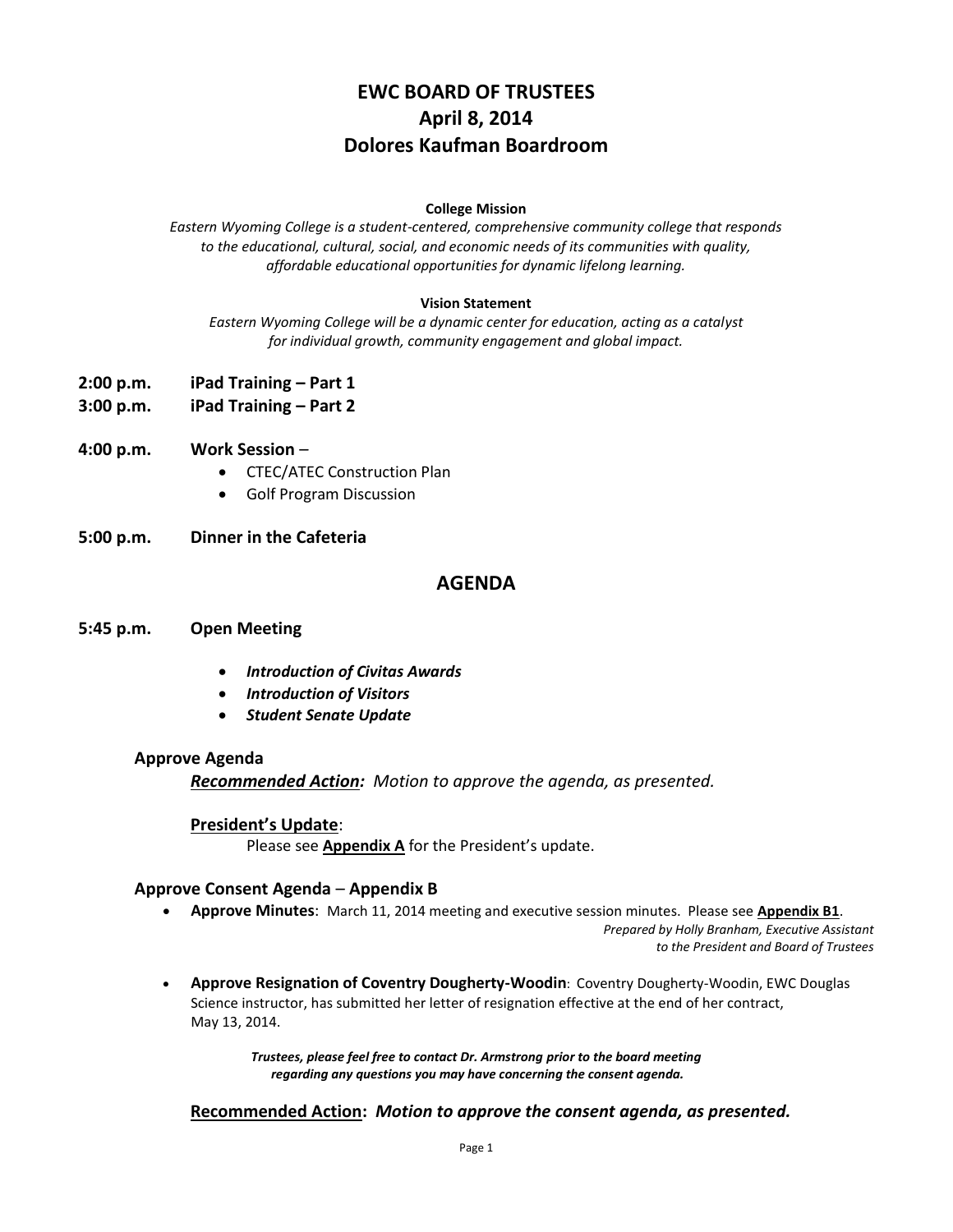## **Action Items**

#### **Approve Financial Report**

Please see **Appendix C** for the written financial report and the construction projects update.

*Prepared by Mr. Ron Laher, Vice President for Administrative Services*

### *Recommended Action: Motion to approve the financial report, as presented.*

#### **Approve FY 2015 Employee Compensation Adjustments**

Please see **Appendix D** for the details of the employee compensation adjustment request. *Prepared by Mr. Ron Laher, Vice President for Administrative Services*

## *Recommended Action: Motion to approve the employee compensation adjustments, as presented.*

#### **Approve Appointment of Julie Sherbeyn to the Position of EWC Volleyball Coach**

Julie Sherbeyn has accepted the head volleyball position at EWC. She has nineteen years of coaching experience and is currently the head volleyball coach at Illinois Valley Community College in Tonica, Illinois. Her teams average 20+ wins per season in Region IV competition. Her athletes have a cumulative 3.23 GPA and take rigorous courses in their careers. Julie has connections in Nebraska with her parents residing in Valentine. She believes in exemplary work ethic, attention to detail and personal responsibility and integrity. We request the Board of Trustees appoint Ms. Sherbeyn to this position.

*Prepared by Mr. Stuart Nelson, Director of Human Resources*

*Recommended Action: Motion to approve the appointment of Julie Sherbeyn to the position of EWC volleyball coach, as presented.*

## **Approve Eastern Wyoming Board of Cooperative Educational Services (BOCES) Agreement and By-Laws**

The Eastern Wyoming Board of Cooperative Educational Services has been reviewing the EWBOCES Agreement and By-Laws for approximately 18 months. Kelley Pearson has attended EWBOCES meetings and has provided input, recommendations and legal advice. Based on Kelley's recommendations and the recommendations of the EWBOCES Board, the Agreement and By-Laws have been revised and rewritten. Please see **Appendix E** for a copy of the Agreement and By-Laws.

> *Prepared by Dr. Dee Ludwig, Vice President for Learning and Mr. Mike Durfee, Associate Vice President for Outreach and Learning*

## *Recommended Action: Motion to approve the BOCES Agreement and By-Laws, as presented.*

#### **Approve New Associate Degree Nursing Program**

For several years, Eastern Wyoming College has been exploring nursing program options for the Douglas Campus. Douglas focus groups identified nursing as a needed program for Converse County. Memorial Hospital of Converse County has also encouraged EWC to start an Associate Degree Nursing Program and they have also discussed providing financial support for the program and the classrooms in the new Douglas Campus building. It is anticipated that EWC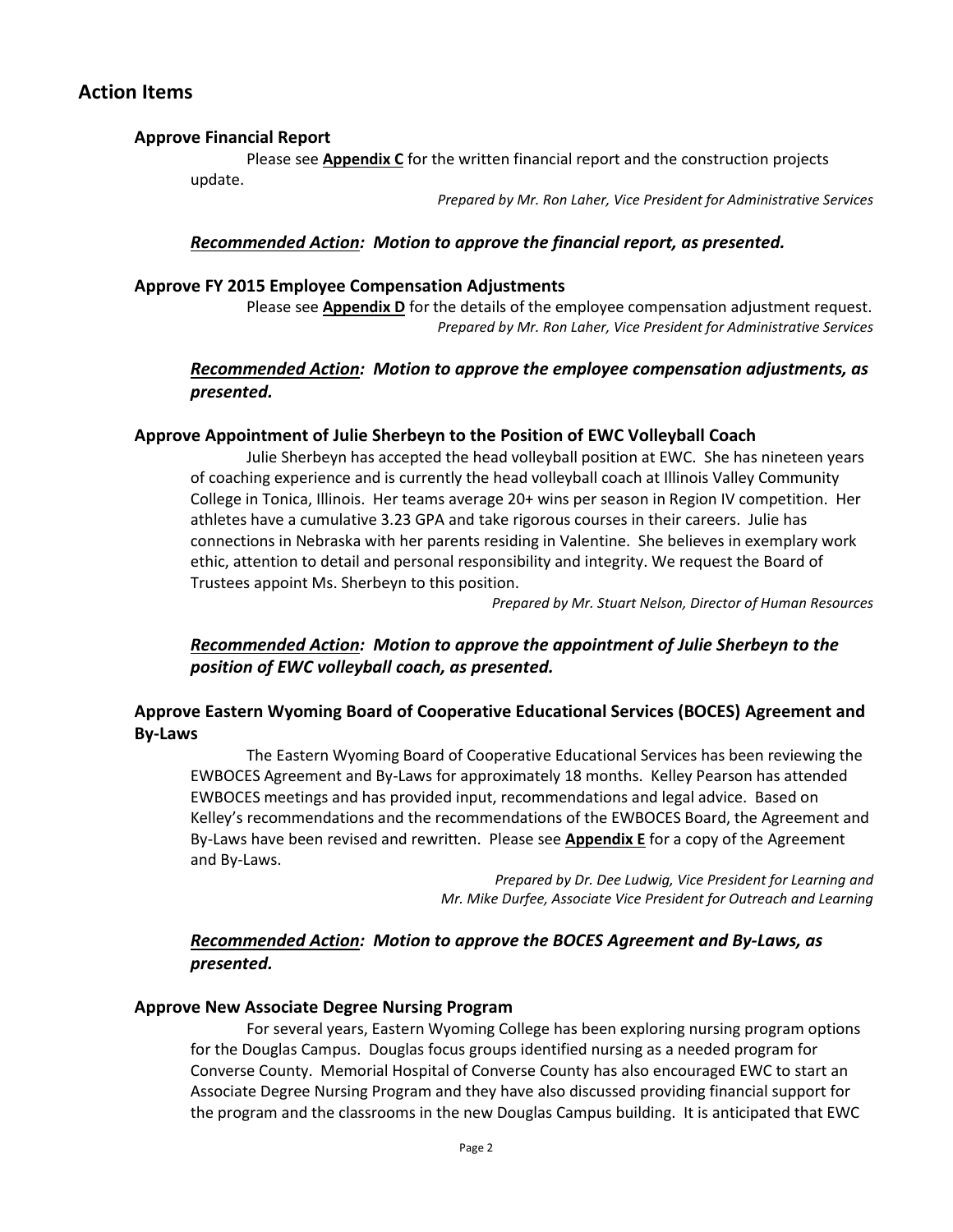would apply for Wyoming Investment in Nursing (WyIN) funds in order to fund the cost of the instructor and the director. The Curriculum & Learning Council is meeting on April 3 when they will vote on the program, although it has been discussed with them previously. The full program proposal will be hand carried to the Board of Trustees meeting on April 8. Please see **Appendix F** for further information.

*Prepared by Dr. Dee Ludwig, Vice President for Learning*

## *Recommended Action: Motion to approve request to add the Associate Degree Nursing Program for the Douglas Campus.*

#### **Approve Douglas Building Naming Opportunities**

The Douglas Advisory Group has created a subcommittee that has been working on some fundraising ideas to enhance the new campus with specialized equipment or furnishings. This committee has created a list of areas or rooms that would allow "naming rights" for certain amounts of money. College Relations is working on developing a brochure for the members to use when they are visiting with prospective donors. The subcommittee is suggesting that the naming rights be for a 10-year period with an option to acquire permanent naming rights if the amounts were increased.

| The list includes:                                                                      |                                                     |
|-----------------------------------------------------------------------------------------|-----------------------------------------------------|
| <b>Administration Area</b>                                                              | \$10,000                                            |
| Student Resource Areas                                                                  | \$15,000                                            |
| Workforce Classroom                                                                     | \$15,000                                            |
| <b>Workforce Training Lab</b>                                                           | \$200,000                                           |
| Piano/Voice Room                                                                        | \$4,000                                             |
| <b>Adult Basic Education</b>                                                            | \$10,000                                            |
| <b>Health Technology Classroom</b>                                                      | undetermined, reserved for Converse County Hospital |
| 6 General Classrooms                                                                    | \$10,000 each                                       |
| 2 Nooks                                                                                 | \$4,000 each                                        |
| Artwork-gifts here will establish a fund for current or future purchases to enhance the |                                                     |
| building                                                                                |                                                     |

*Prepared by Dr. Dee Ludwig, Vice President for Learning*

### *Recommended Action: Motion to approve the amounts and naming rights recommendations of the Douglas Advisory Group subcommittee, as presented.*

### **INFORMATION ITEMS**

#### **Institutional Development Update**:

Please see **Appendix G** for the Institutional Development update. *Prepared by Mr. Oliver Sundby, Director of Institutional Development*

#### **Human Resources Update**:

Please see **Appendix H** for the Human Resources update.

*Prepared by Mr. Stuart Nelson, Director of Human Resources*

#### **Learning Update**:

Please see **Appendix I** for the Learning update.

*Prepared by Dr. Dee Ludwig, Vice President for Learning*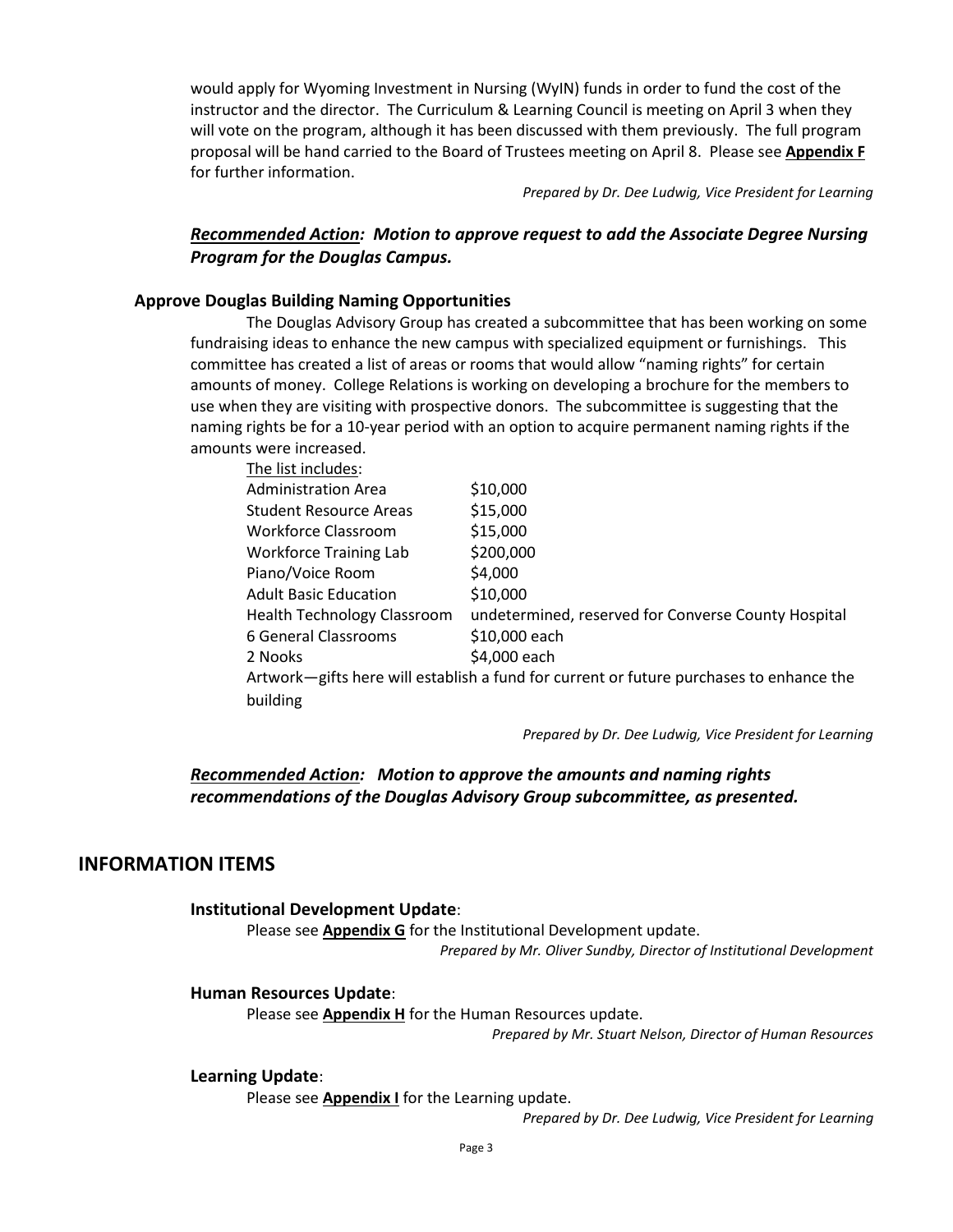o **Survey of Entering Student Engagement (SENSE)**: Please see **Appendix J** for a copy of the 2013 Key Findings from the SENSE report.

*Prepared by Dr. Dee Ludwig, Vice President for Learning*

o **Wyoming Community College System Fall 2013 Enrollment Report**: Please see **Appendix K** for a copy of the report.

*Prepared by Dr. Dee Ludwig, Vice President for Learning*

**Student Services Update**:

Please see **Appendix L** for the Student Services update.

*Prepared by Dr. Rex Cogdill, Vice President for Student Services*

**Trustee Topics**

**Executive Session – Personnel**

*Recommended Action: Motion to adjourn to executive session to discuss personnel.*

**Adjournment**